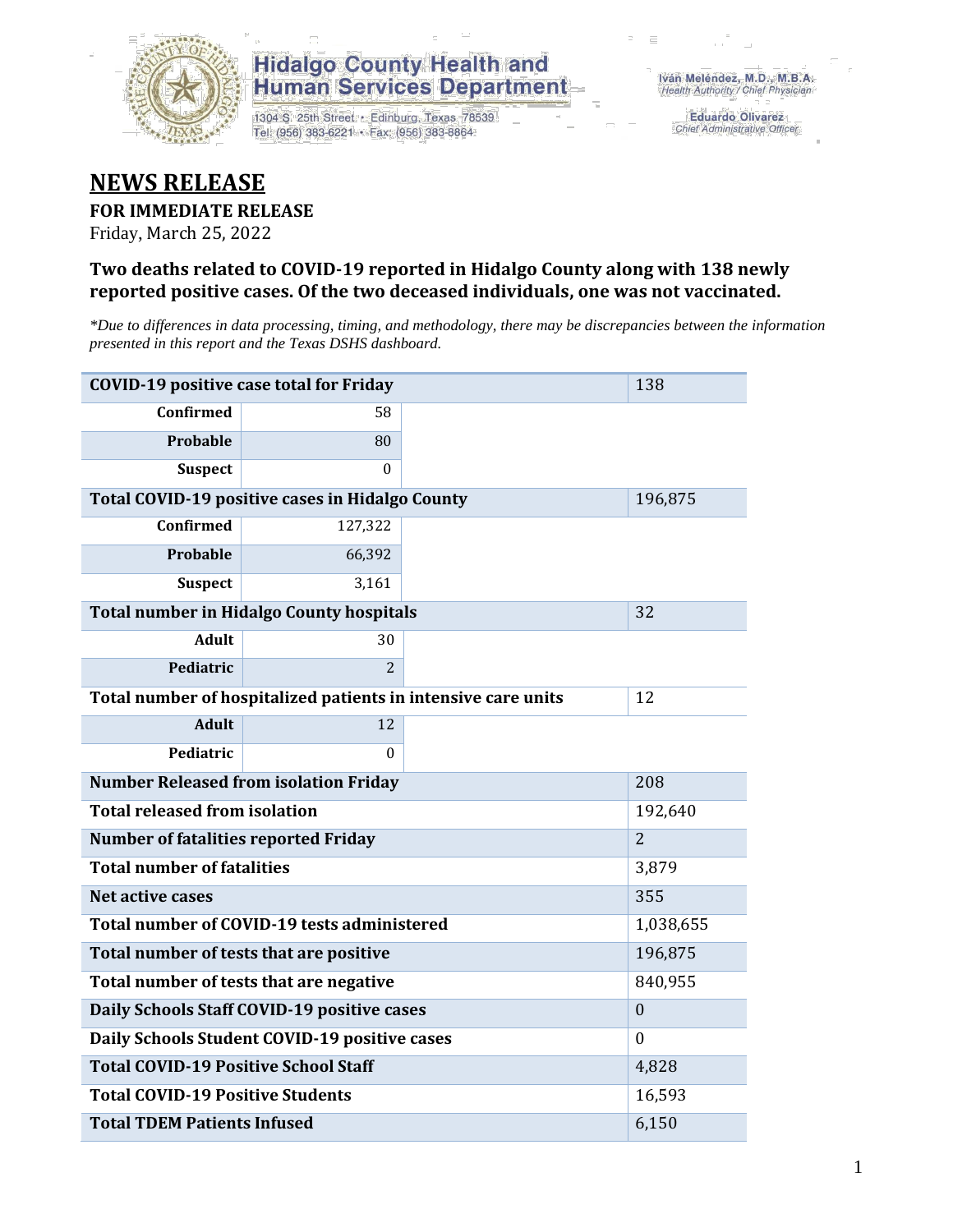

### **Hidalgo County Health and Human Services Department**

1304 S. 25th Street · Edinburg, Texas 78539 Tel: (956) 383-6221 · Fax: (956) 383-8864

Iván Meléndez, M.D., M.B.A. Health Authority / Chief Physician

> **Eduardo Olivarez** Chief Administrative Officer

*Hidalgo County uses the case status definition provided by the Texas Department of State Health Service's 2020 Epi Case Criteria Guide revised November 2020.*

- *1. Confirmed: A person who has tested positive through a molecular or PCR (oral or nasal swabs) test that looks for the presence of the virus's genetic material.*
- *2. Probable: A person who meets presumptive laboratory evidence through detection of COVID-19 by antigen test in a respiratory specimen.*
- *3. Suspect: A person who meets supported laboratory evidence through detection of specific antibodies in serum, plasma, whole body, and no prior history of being confirmed or probable case.*

*For more information of case status definition for COVID-19, please refer to:*

<https://www.dshs.state.tx.us/IDCU/investigation/epi-case-criteria-guide/2020-Epi-Case-Criteria-Guide.pdf>

|                  | ں ۔                    |
|------------------|------------------------|
| <b>Age Range</b> | <b>Number of Cases</b> |
| $0 - 11$         | 27                     |
| $12 - 19$        | 13                     |
| 20s              | 17                     |
| 30s              | 27                     |
| 40s              | 17                     |
| 50s              | 15                     |
| 60s              | 7                      |
| $70+$            | 15                     |
| Total:           | 138                    |

#### Case Breakdown by Age Group: The death includes:

| Age Range Gender |   | City     |
|------------------|---|----------|
| 40s              |   | Edinburg |
| 70+              | м | Edinburg |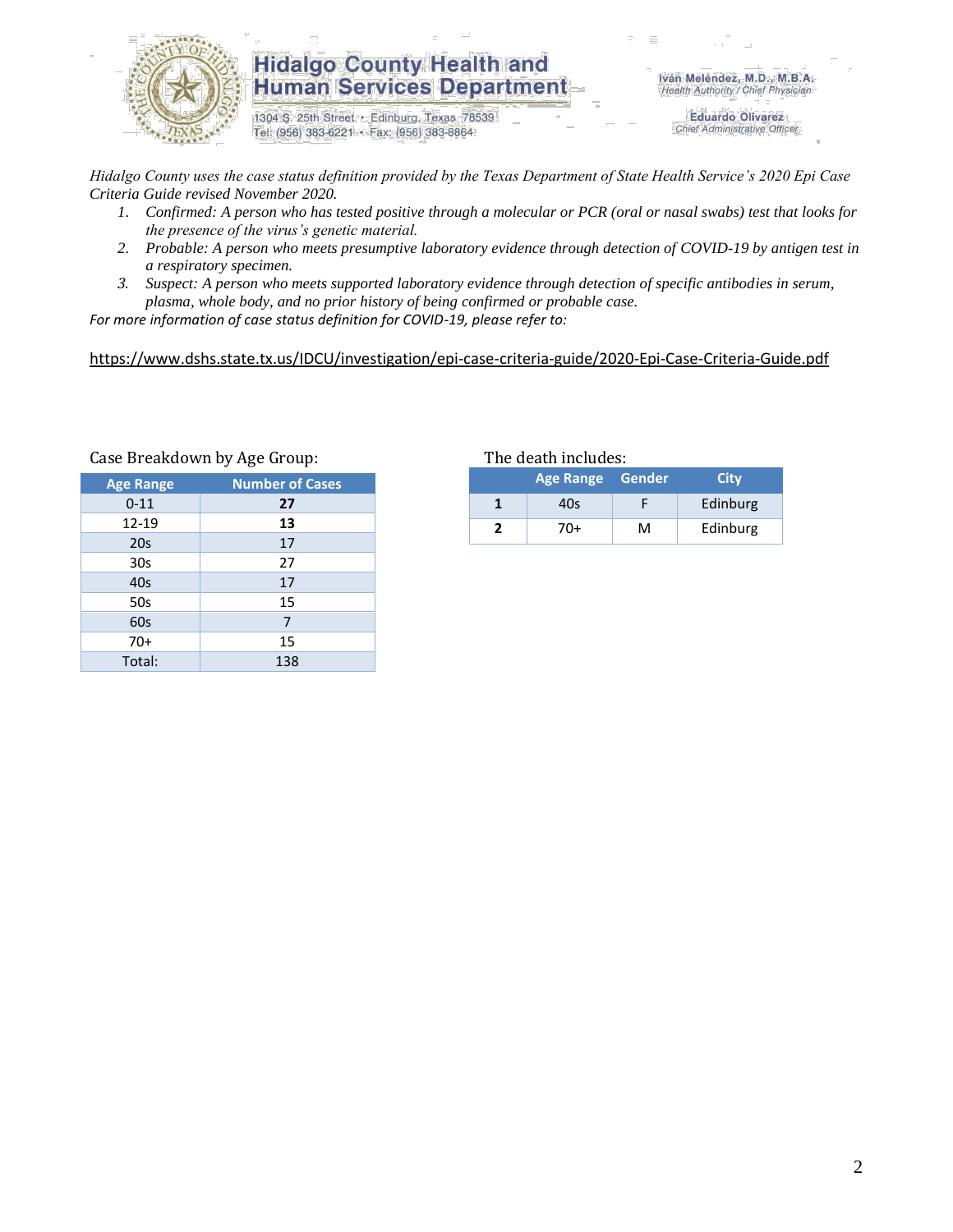

# **Hidalgo County Health and<br>Human Services Department**

1304 S. 25th Street • Edinburg, Texas 78539<br>Tel: (956) 383-6221 • Fax: (956) 383-8864

Eduardo Olivarez<br>Chief Administrative Officer

# Friday, March 25, 2022 positive cases include:

|                         | <b>Age Range</b> | <b>Gender</b>                                                                                              | <b>City</b>     |     | <b>Age Range</b> | Gender                                                                                                     | <b>City</b>  |
|-------------------------|------------------|------------------------------------------------------------------------------------------------------------|-----------------|-----|------------------|------------------------------------------------------------------------------------------------------------|--------------|
| $\mathbf{1}$            | $0 - 19$         | ${\sf M}$                                                                                                  | Alamo           | 70  | 30 <sub>s</sub>  | F                                                                                                          | Mission      |
| $\mathbf{2}$            | 20s              | M                                                                                                          | Alamo           | 71  | 30s              | F                                                                                                          | Mission      |
| 3                       | 50s              | M                                                                                                          | Alamo           | 72  | 30 <sub>s</sub>  | F                                                                                                          | Mission      |
| 4                       | 40s              | М                                                                                                          | Alton           | 73  | 30s              | F                                                                                                          | Mission      |
| 5                       | $0 - 19$         | F                                                                                                          | Donna           | 74  | 40s              | ${\sf M}$                                                                                                  | Mission      |
| 6                       | $0 - 19$         | F                                                                                                          | Donna           | 75  | 40s              | M                                                                                                          | Mission      |
| $\overline{\mathbf{z}}$ | 20s              | $\mathsf{M}% _{T}=\mathsf{M}_{T}\!\left( a,b\right) ,\ \mathsf{M}_{T}=\mathsf{M}_{T}\!\left( a,b\right) ,$ | Donna           | 76  | 50s              | $\mathsf F$                                                                                                | Mission      |
| 8                       | 20s              | M                                                                                                          | Donna           | 77  | 50s              | M                                                                                                          | Mission      |
| 9                       | 30 <sub>s</sub>  | F                                                                                                          | Donna           | 78  | 50s              | $\mathsf{M}% _{T}=\mathsf{M}_{T}\!\left( a,b\right) ,\ \mathsf{M}_{T}=\mathsf{M}_{T}\!\left( a,b\right) ,$ | Mission      |
| 10                      | 30 <sub>s</sub>  | M                                                                                                          | Donna           | 79  | 50s              | M                                                                                                          | Mission      |
| 11                      | 40s              | M                                                                                                          | Donna           | 80  | 60s              | F                                                                                                          | Mission      |
| 12                      | 40s              | M                                                                                                          | Donna           | 81  | 60s              | F                                                                                                          | Mission      |
| 13                      | 40s              | $\mathsf{M}% _{T}=\mathsf{M}_{T}\!\left( a,b\right) ,\ \mathsf{M}_{T}=\mathsf{M}_{T}\!\left( a,b\right) ,$ | Donna           | 82  | $70+$            | F                                                                                                          | Mission      |
| 14                      | 40s              | M                                                                                                          | Donna           | 83  | $70+$            | F                                                                                                          | Mission      |
| 15                      | 50s              | F                                                                                                          | Donna           | 84  | $70+$            | $\mathsf{M}% _{T}=\mathsf{M}_{T}\!\left( a,b\right) ,\ \mathsf{M}_{T}=\mathsf{M}_{T}\!\left( a,b\right) ,$ | Mission      |
| 16                      | 60s              | M                                                                                                          | Donna           | 85  | $70+$            | M                                                                                                          | Mission      |
| 17                      | 60s              | F                                                                                                          | Donna           | 86  | $70+$            | $\mathsf F$                                                                                                | Mission      |
| 18                      | $70+$            | F                                                                                                          | Donna           | 87  | $0 - 19$         | F                                                                                                          | Pharr        |
| 19                      | $0 - 19$         | F                                                                                                          | Edinburg        | 88  | $0 - 19$         | ${\sf M}$                                                                                                  | Pharr        |
| 20                      | $0 - 19$         | F                                                                                                          | Edinburg        | 89  | $0 - 19$         | F                                                                                                          | Pharr        |
| 21                      | $0 - 19$         | F                                                                                                          | Edinburg        | 90  | $0 - 19$         | $\mathsf{M}% _{T}=\mathsf{M}_{T}\!\left( a,b\right) ,\ \mathsf{M}_{T}=\mathsf{M}_{T}\!\left( a,b\right) ,$ | Pharr        |
| 22                      | $0 - 19$         | M                                                                                                          | Edinburg        | 91  | $0 - 19$         | M                                                                                                          | Pharr        |
| 23                      | $0 - 19$         | F                                                                                                          | Edinburg        | 92  | $0 - 19$         | F                                                                                                          | Pharr        |
| 24                      | $0 - 19$         | M                                                                                                          | Edinburg        | 93  | $0 - 19$         | M                                                                                                          | Pharr        |
| 25                      | 20s              | F                                                                                                          | Edinburg        | 94  | $0 - 19$         | F                                                                                                          | Pharr        |
| 26                      | 30s              | F                                                                                                          | Edinburg        | 95  | $0 - 19$         | M                                                                                                          | Pharr        |
| 27                      | 30 <sub>s</sub>  | F                                                                                                          | Edinburg        | 96  | $0 - 19$         | F                                                                                                          | Pharr        |
| 28                      | 30s              | F.                                                                                                         | Edinburg        | 97  | $0 - 19$         | F                                                                                                          | Pharr        |
| 29                      | 30 <sub>s</sub>  | M                                                                                                          | <b>EDINBURG</b> | 98  | $0 - 19$         | ${\sf M}$                                                                                                  | Pharr        |
| 30                      | 30s              | M                                                                                                          | EDINBURG        | 99  | 30 <sub>s</sub>  | F                                                                                                          | Pharr        |
| 31                      | 40s              | F                                                                                                          | Edinburg        | 100 | 30 <sub>s</sub>  | F                                                                                                          | Pharr        |
| 32                      | 40s              | F                                                                                                          | Edinburg        | 101 | 30s              | F                                                                                                          | Pharr        |
| 33                      | 50s              | M                                                                                                          | Edinburg        | 102 | 30 <sub>s</sub>  | F                                                                                                          | <b>PHARR</b> |
| 34                      | $70+$            | F                                                                                                          | Edinburg        | 103 | 30s              | F                                                                                                          | <b>PHARR</b> |
| 35                      | $0 - 19$         | F                                                                                                          | Hidalgo         | 104 | 50s              | ${\sf M}$                                                                                                  | Pharr        |
| 36                      | $0 - 19$         | F                                                                                                          | McAllen         | 105 | 50s              | F                                                                                                          | Pharr        |